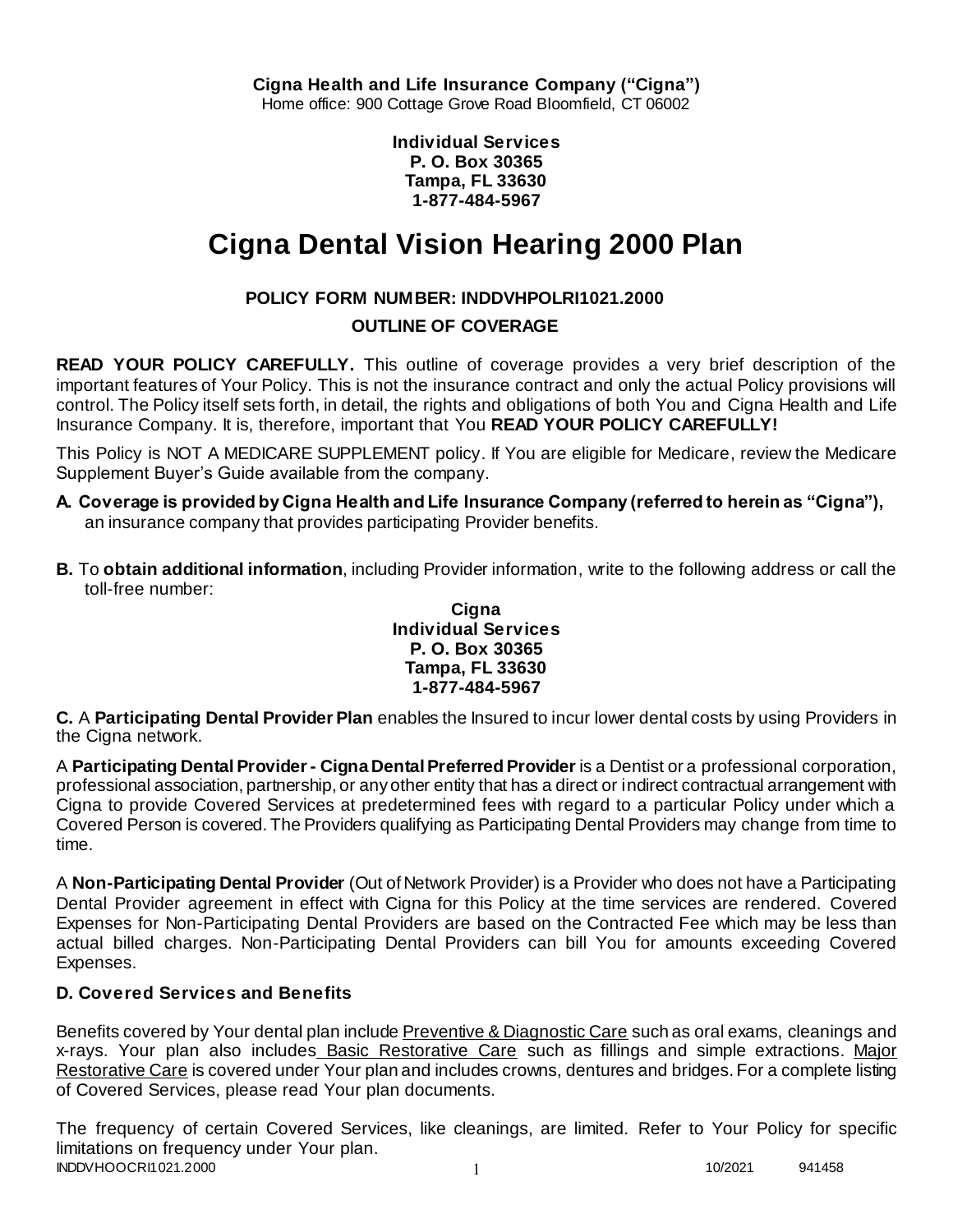### **Benefit Schedule**

The benefits outlined in the table below show the payment percentages for Covered Expenses **AFTER** any applicable Deductibles have been satisfied unless otherwise stated.

# **CIGNA DENTAL, VISION, AND HEARING INSURANCE** *The Schedule*

#### **For You and Your Dependents**

#### **The Schedule – Dental Benefits**

If You select a Participating Dental Provider, Your cost will be less than if You select a Non-Participating Dental Provider.

#### **Emergency Services**

The Benefit Percentage payable for Emergency Services charges made by a Non-Participating Dental Provider is the same Benefit Percentage as for Participating Dental Provider Charges. Dental Emergency services are required immediately to either alleviate pain or to treat the sudden onset of an acute dental condition. These are usually minor procedures performed in response to serious symptoms, which temporarily relieve significant pain, but do not effect a definitive cure, and which, if not rendered, will likely result in a more serious dental or medical complication.

#### **Dental Deductibles**

Dental Deductibles are expenses to be paid by You or Your Dependent. Dental Deductibles are in addition to any Coinsurance. Once the Dental Deductible maximum in The Schedule has been reached, You and Your family need not satisfy any further dental deductible for the rest of that year.

#### **Participating Dental Provider Payment**

Participating Dental Provider services are paid based on the Contracted Fee agreed upon by the Provider and Cigna.

#### **Non-Participating Dental Provider Payment**

Non-Participating Dental Provider services are paid based on the Contracted Fee.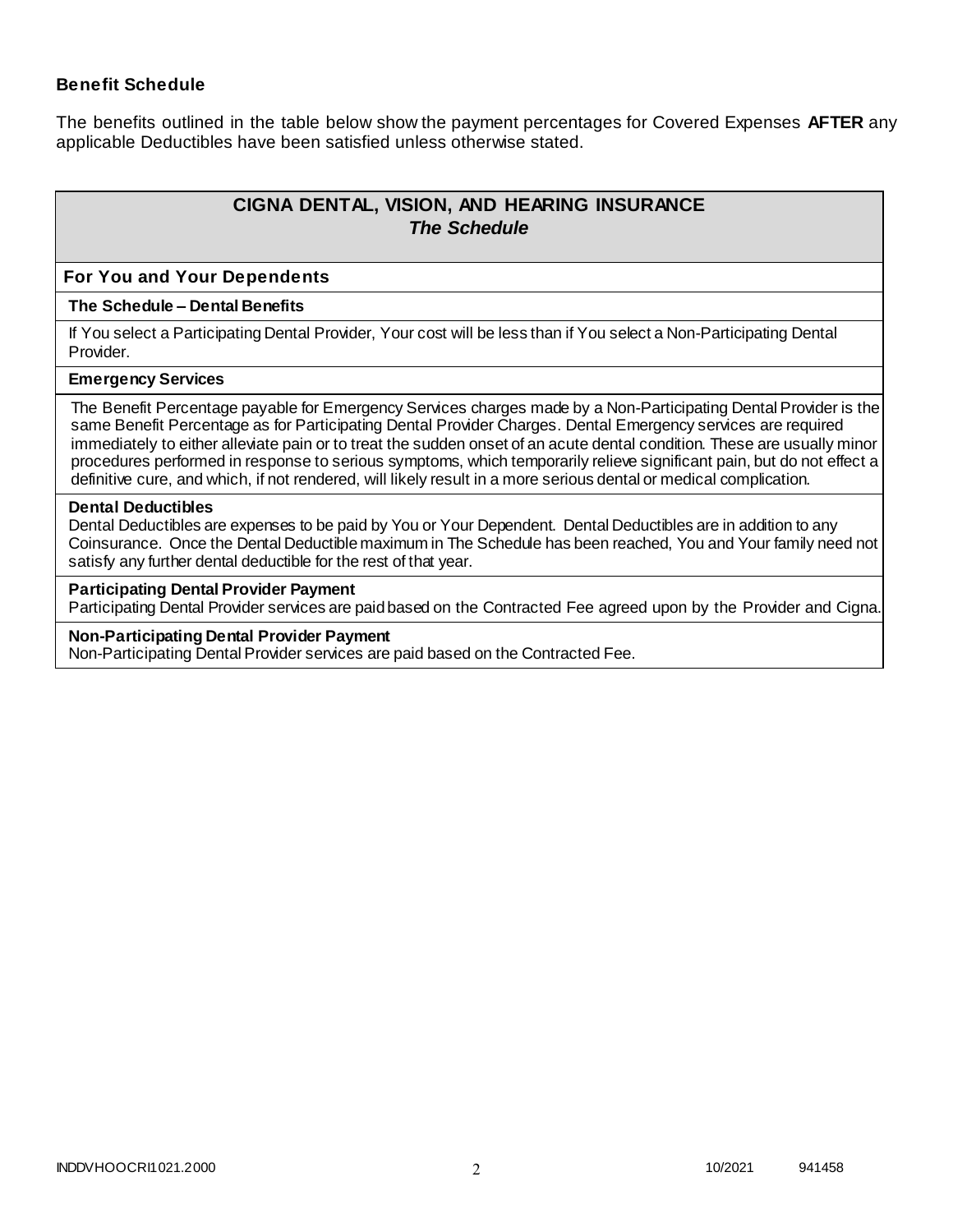| DENTAL BENEFIT HIGHLIGHTS                                                                                                                                                                                                                                                 |                                                  |
|---------------------------------------------------------------------------------------------------------------------------------------------------------------------------------------------------------------------------------------------------------------------------|--------------------------------------------------|
| Classes I, II, III<br><b>Calendar Year Maximum</b>                                                                                                                                                                                                                        | \$1,500 per person                               |
| <b>Calendar Year Dental Deductible</b><br>Individual                                                                                                                                                                                                                      | \$100 per person                                 |
|                                                                                                                                                                                                                                                                           | Not Applicable to Class I                        |
| Class I                                                                                                                                                                                                                                                                   | The Percentage of Covered Expenses the Plan Pays |
| Preventive Care<br>Oral Exams<br>Routine Cleanings<br>Routine X-rays<br>Non-Routine X-rays<br><b>Fluoride Application</b><br><b>Sealants</b><br>Space Maintainers (non-orthodontic)<br>Emergency Care to Relieve Pain                                                     | 100%                                             |
| <b>Class II</b>                                                                                                                                                                                                                                                           | The Percentage of Covered Expenses the Plan Pays |
| <b>Basic Restorative</b><br>Fillings<br>Surgical Extraction of Impacted Teeth<br>Oral Surgery, Simple Extractions<br>Relines, Rebases, and Adjustments<br>Repairs - Bridges, Crowns, and Inlays<br>Repairs - Dentures                                                     | 70% after dental deductible                      |
| <b>Class III</b>                                                                                                                                                                                                                                                          | The Percentage of Covered Expenses the Plan Pays |
| <b>Major Restorative</b><br>Crowns / Inlays / Onlays<br>Root Canal Therapy / Endodontics<br><b>Minor Periodontics</b><br><b>Major Periodontics</b><br>Oral Surgery, All Except Simple Extractions<br>Prosthesis Over Implant<br>Anesthetics<br>Dentures<br><b>Bridges</b> | 50% after dental deductible                      |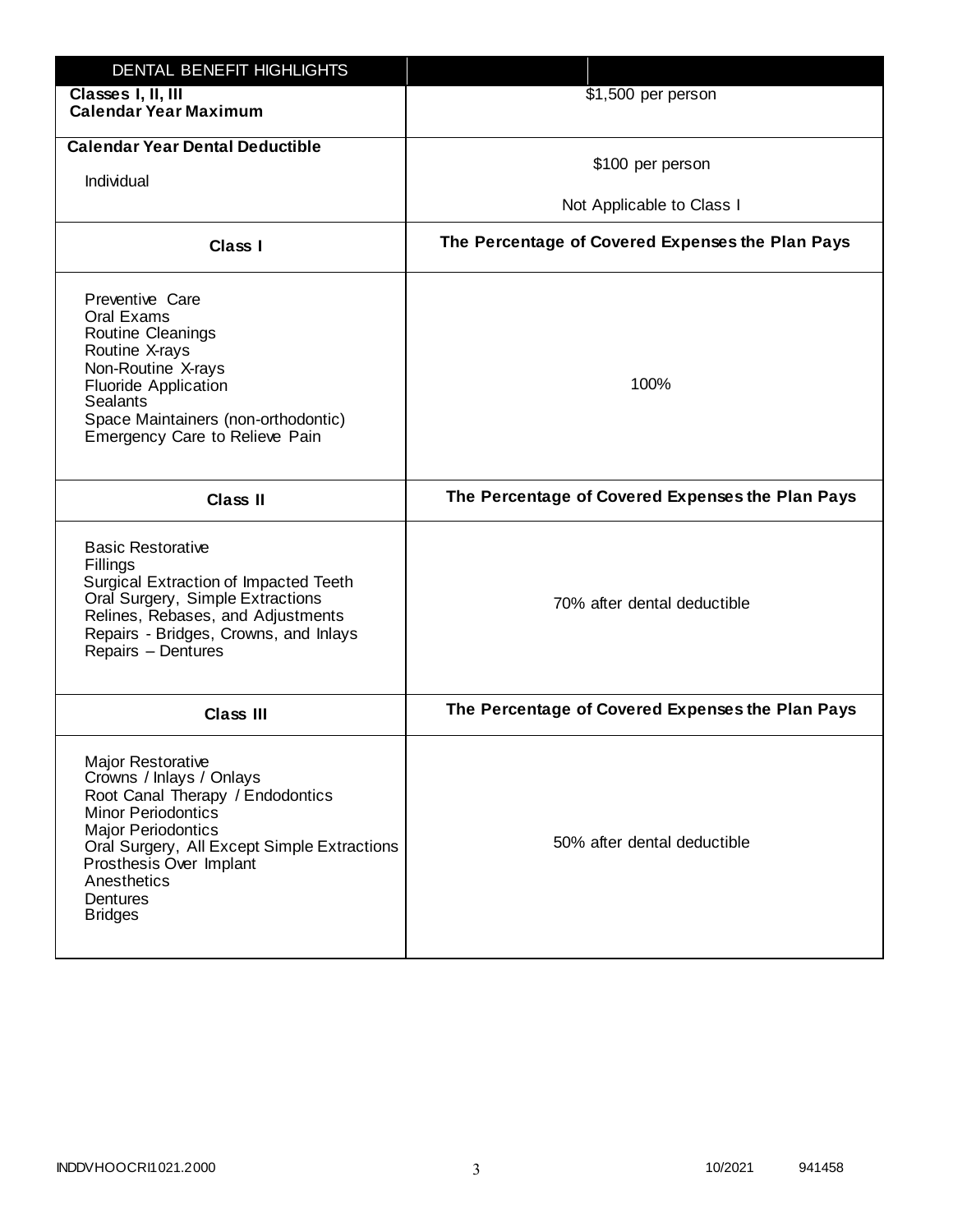| The Schedule - Vision Benefits                                                                  |                                                                                         |
|-------------------------------------------------------------------------------------------------|-----------------------------------------------------------------------------------------|
| VISION BENEFIT HIGHLIGHTS                                                                       |                                                                                         |
| Eye Examinations, including refraction                                                          | The plan pays 50% of expenses, not to exceed a \$75 calendar<br>year maximum per person |
| Materials (corrective eyeglasses or contact<br>lenses, including fittings and follow-up visits) | \$200 calendar year maximum per person                                                  |

| The Schedule - Hearing Benefits                             |                                        |
|-------------------------------------------------------------|----------------------------------------|
| <b>HEARING BENEFIT HIGHLIGHTS</b>                           |                                        |
| <b>Hearing Examinations</b>                                 | \$50 calendar year maximum per person  |
| Materials (Hearing Aids, including fittings<br>and repairs) | \$500 calendar year maximum per person |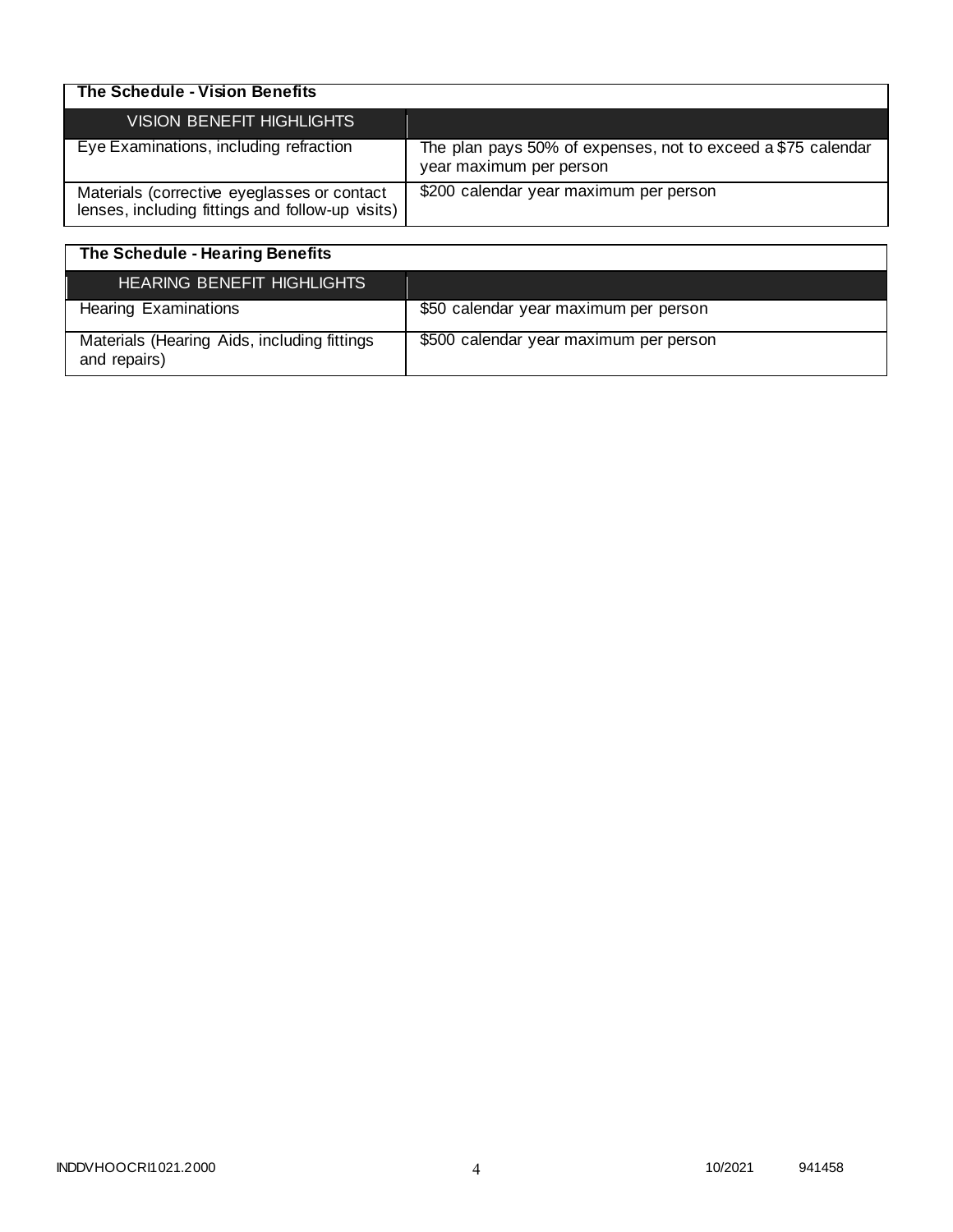# **Waiting Periods**

A Covered Person may access their dental, vision, and hearing benefit insurance once he or she has satisfied the following waiting periods:

- There is no waiting period for Class I or II dental benefits or for vision and hearing benefits.
- After 12 consecutive months of coverage dental benefits will increase to include the list of Class III procedures.

# **Missing Teeth Limitation**

There is no payment for replacement of teeth that are missing when a person first becomes insured. This payment limitation no longer applies after 24 months of continuous coverage.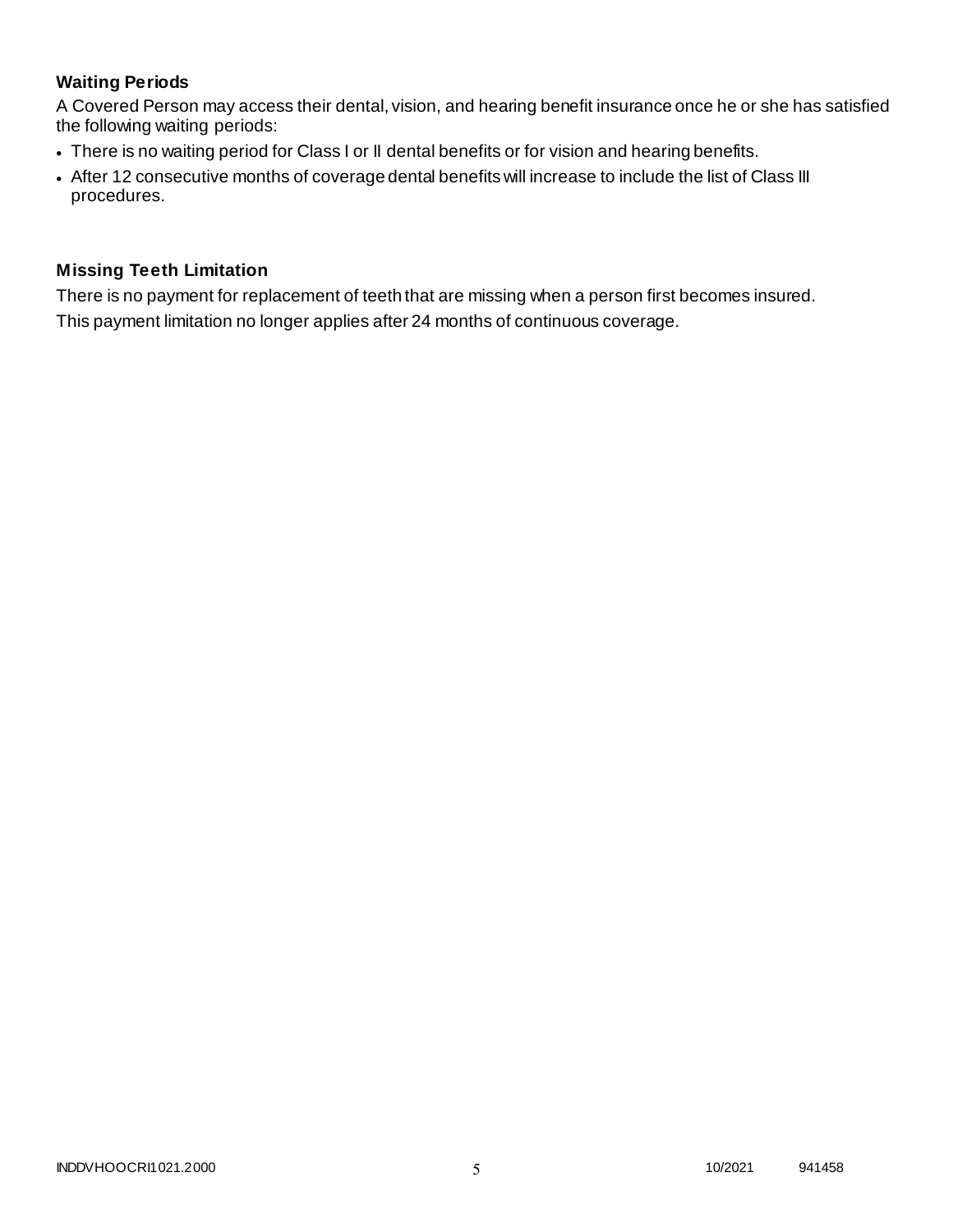# **E. Insured's Financial Responsibility**

The Insured is responsible for paying the monthly or quarterly premium on a timely basis. The Insured is also responsible to pay Providers for charges that are applied to the Deductibles, Coinsurance, and any amounts charged by Non-Participating Dental Providers in excess of the Contracted Fee. In addition, any charges for Medically Necessary and/or Dentally Necessary items that are excluded under the Policy are the responsibility of the Insured.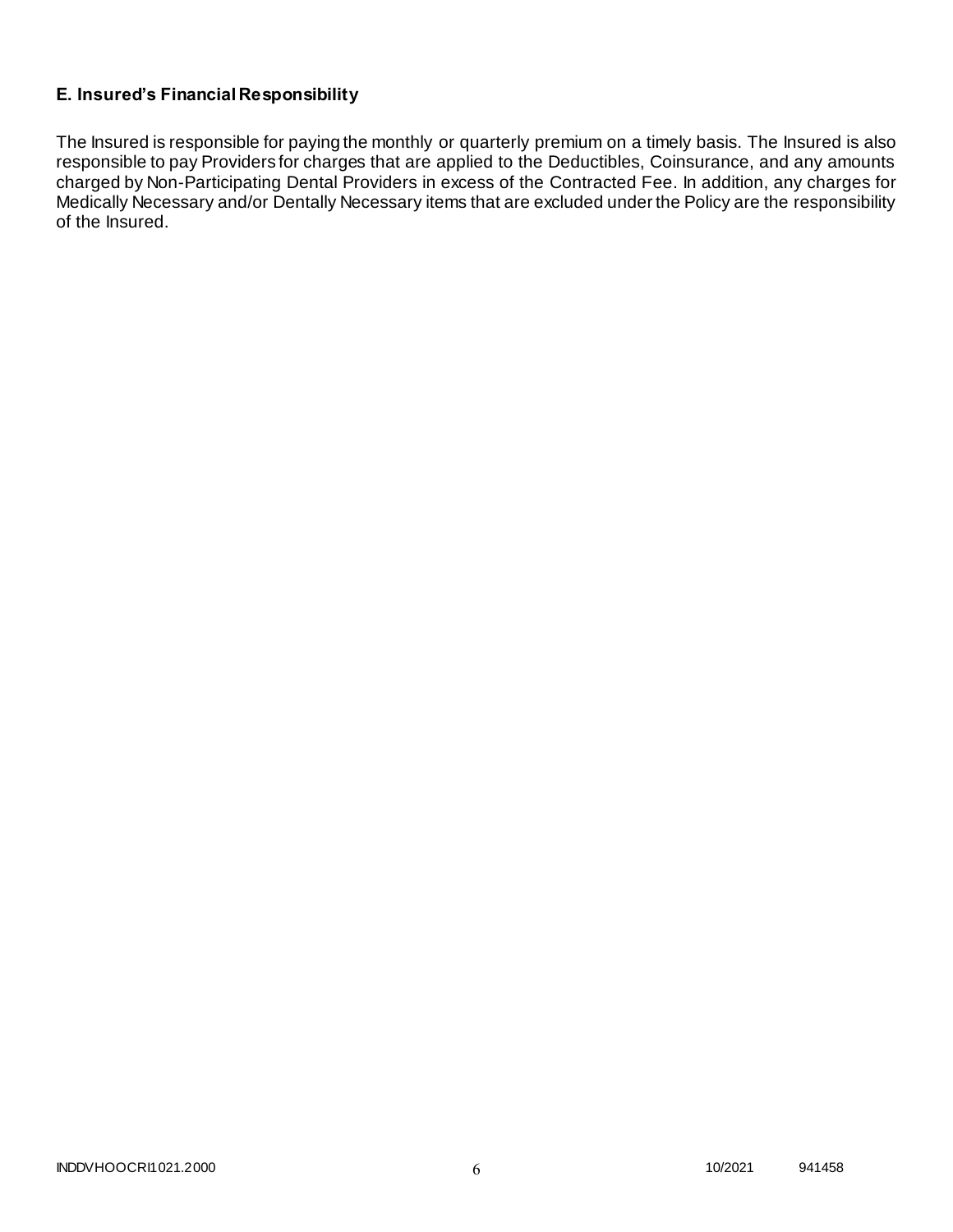# **F. Exclusions and Limitations: What Is Not Covered By This Policy**

# **Expenses Not Covered**

Covered Expenses will not include, and no payment will be made for:

- procedures which are not included in the list of Covered Dental Services, Covered Vision Services, or Covered Hearing Services;
- cone beam imaging;
- instruction for plaque control, oral hygiene and diet;
- core build-ups;
- veneers;
- precious or semi-precious metals for crowns, bridges and abutments;
- restoration of teeth which have been damaged by erosion, attrition or abrasion;
- bite registrations; precision or semi-precision attachments; or splinting;
- implants or implant related services;
- orthodontic treatment, except for the treatment of cleft lip and cleft palate;
- general anesthesia or intravenous sedation, when used for the purposes of anxiety control or patient management is not covered; may be considered only when medically or dentally necessary and when in conjunction with covered complex oral surgery;
- athletic mouth guards;
- services performed solely for cosmetic reasons;
- personalization or decoration of any dental device or dental work;
- replacement of an appliance per benefit guidelines;
- services that are medical in nature:
- services and supplies received from a hospital;
- prescription drugs;
- plano lenses:
- VDT (video display terminal)/computer eyeglass benefit;
- medical or surgical treatment of the eyes;
- any type of corrective vision surgery, including LASIK surgery, radial ketatonomy (RK), automated lamellar keratoplasty (ALK), or conductive keratoplasty (CK);
- Orthoptic or vision training and any associated supplemental testing;
- any eye examination, or any corrective eyewear, required by an employer as a condition of employment;
- safety eyewear;
- sub-normal vision aids or non-prescription lenses;
- Magnification or low vision aids not shown as covered in the Schedule of Vision Coverage;
- Assistive Listening Devices (ALDs);
- medical and/or surgical treatment of the internal or external structures of the ear, including but not limited to Cochlear implants;
- Hearing Aids not prescribed by a Licensed Hearing Care Professional;
- ear protective devices or plugs;
- Hearing Aids maintenance/service contracts, ear molds and other miscellaneous repairs;
- Hearing Aids purchased online or over the counter (OTC); or
- Disposable Hearing Aids.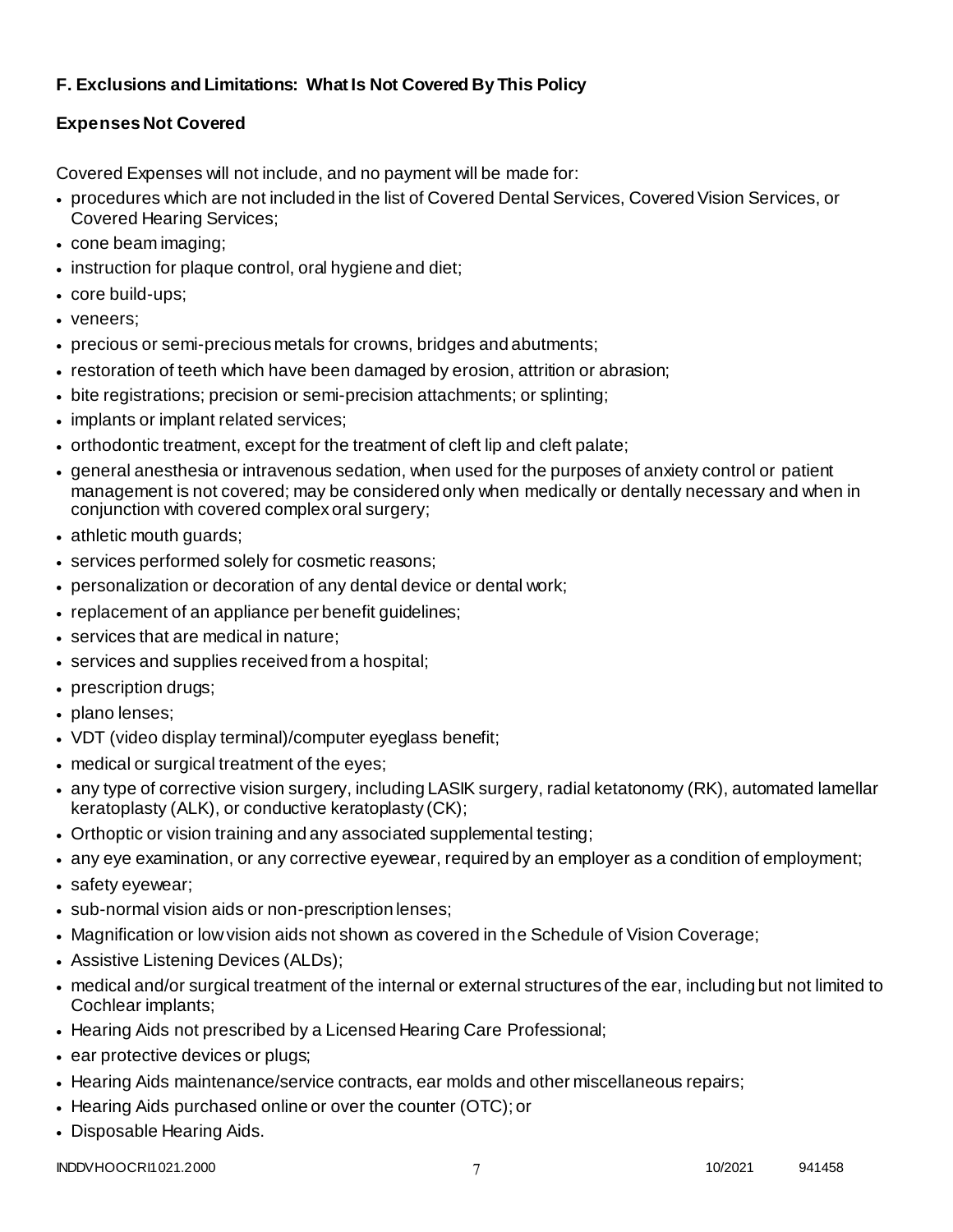# **General Limitations**

No payment will be made for expenses incurred for You or any one of Your Dependents:

- For services not specifically listed as Covered Services in this Policy;
- For services or supplies that are not Medically Necessary;
- For services received before the Effective Date of coverage;
- For services received after coverage under this Policy ends;
- For services for which You have no legal obligation to pay or for which no charge would be made if You did not have insurance coverage;
- For Professional services or supplies received or purchased directly or on Your behalf by anyone, including a Provider, from any of the following:
	- **Yourself or Your employer;**
	- a person who lives in the Covered Person's home, or that person's employer;
	- a person who is related to the Covered Person by blood, marriage or adoption, or that person's employer.
- for or in connection with an Injury arising out of, or in the course of, any employment for wage or profit;
- for or in connection with a Sickness which is covered under any workers' compensation or similar law;
- for charges made by a Hospital owned or operated by or which provides care or performs services for, the United States Government, if such charges are directly related to a condition which occurred while serving in the military or an associated auxiliary unit;
- services or supplies received due to an act of war, declared or undeclared while serving in the military or an associated auxiliary unit;
- to the extent that payment is unlawful where the person resides when the expenses are incurred;
- for charges which the person is not legally required to pay;
- for charges which would not have been made if the person had no insurance;
- to the extent that billed charges exceed the rate of reimbursement as described in the Schedule;
- for charges for unnecessary care, treatment or surgery;
- to the extent that You or any of Your Dependents is in any way paid or entitled to payment for those expenses by or through a public program, other than Medicaid;
- for or in connection with experimental procedures or treatment methods not approved by the American Dental Association or the appropriate dental specialty society;
- Procedures that are a covered expense under any other plan which provides dental, vision, or hearing benefits;
- To the extent that benefits are paid or payable for those expenses under the mandatory part of any auto insurance policy written to comply with a "no-fault" insurance law or an uninsured motorist insurance law. Cigna will take into account any adjustment option chosen under such part by You or any one of Your Dependents.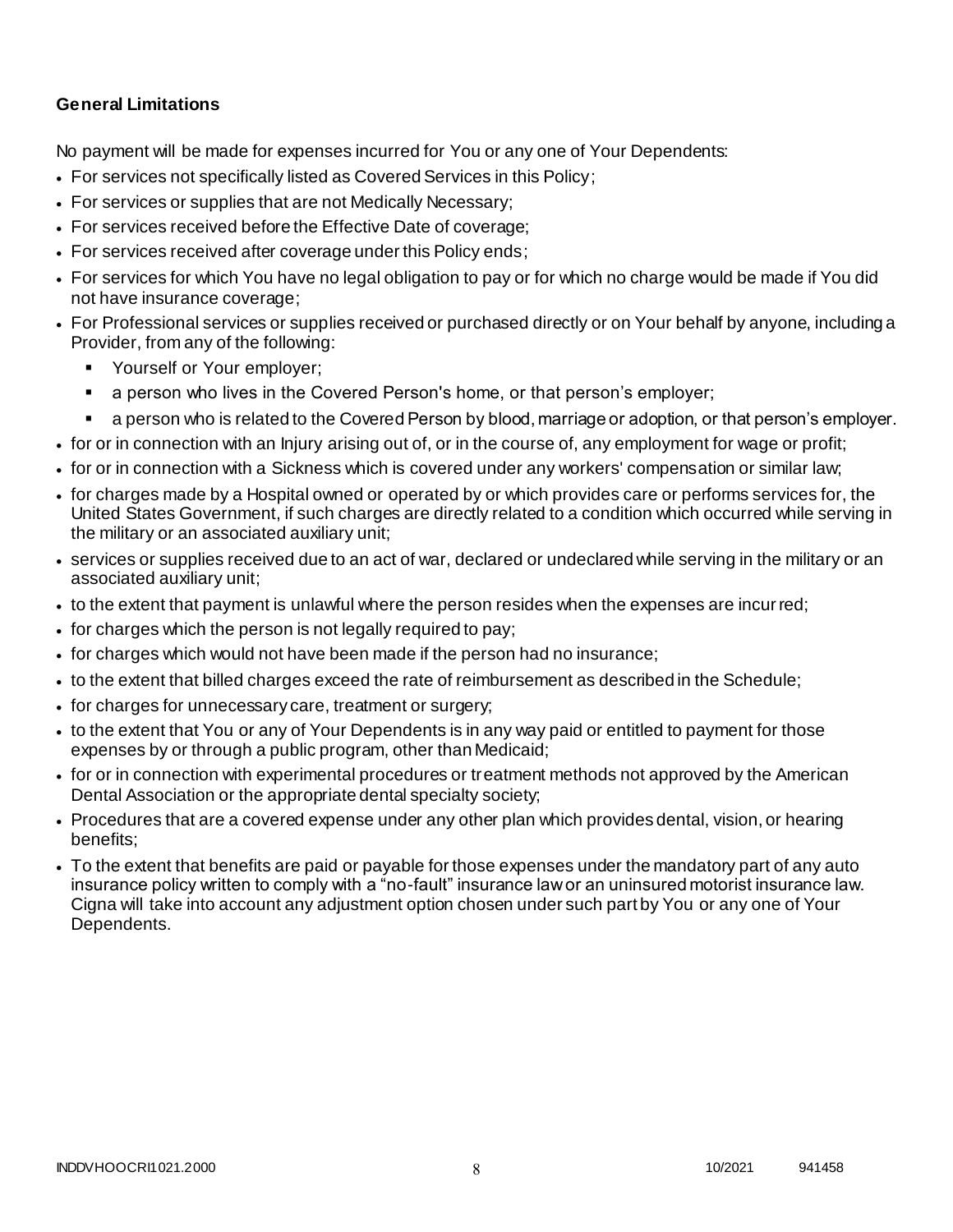# **G. Predetermination of Dental Benefits Program**

Predetermination of Benefits is a voluntary review of a Dentist's proposed treatment plan and expected charges. It is not preauthorization of service and is not required.

The treatment plan should include supporting pre-operative x-rays and other diagnostic materials as requested by Cigna's dental consultant. If there is a change in the treatment plan, a revised plan should be submitted.

Cigna will determine covered dental expenses for the proposed treatment plan. If there is no Predetermination of Benefits, Cigna will determine covered dental expenses when it receives a claim.

Review of proposed treatment is advised whenever extensive dental work is recommended when charges exceed **\$500**.

Predetermination of Benefits is not a guarantee of a set payment. Payment is based on the services that are actually delivered and the coverage in force at the time services are completed.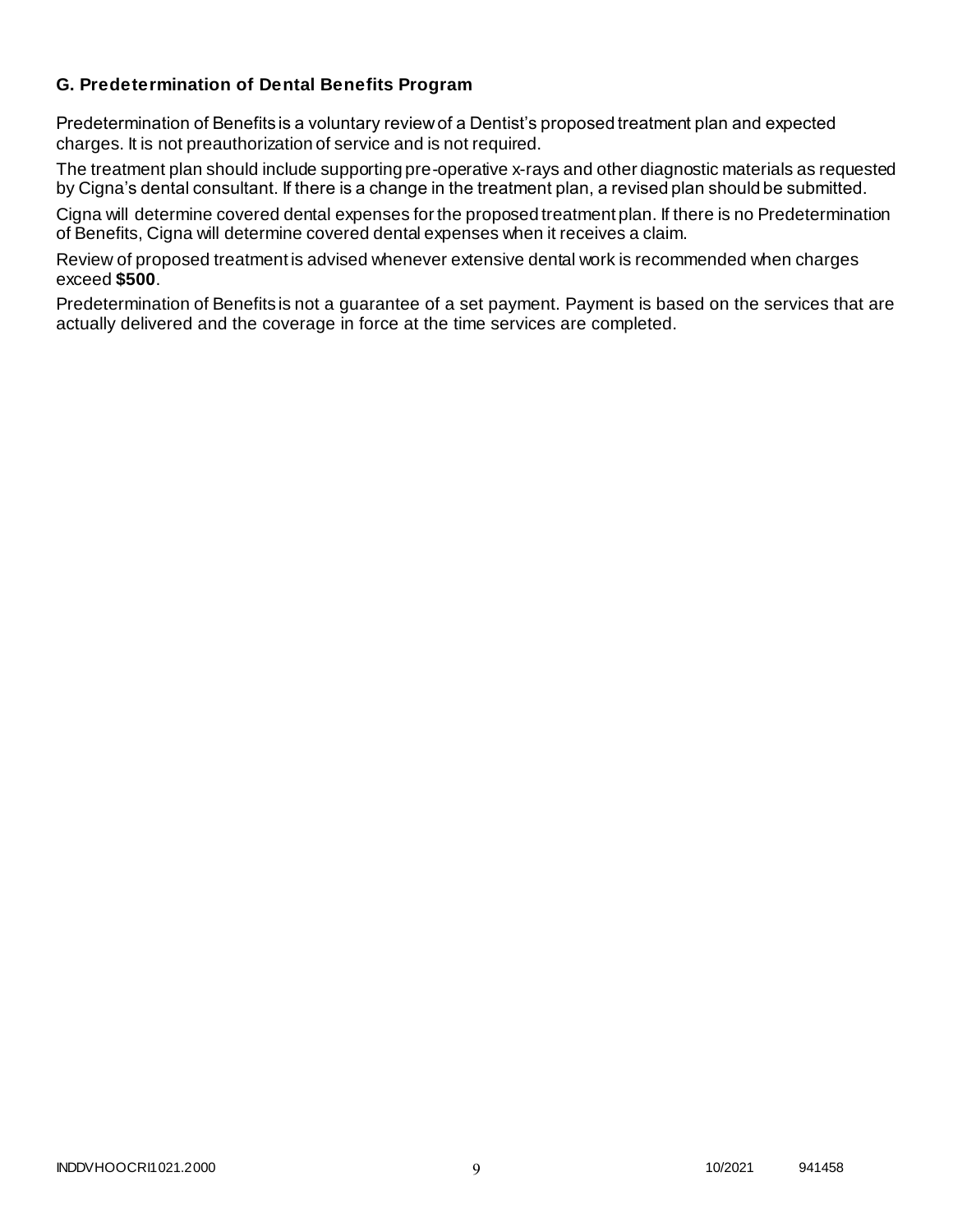# **H. General Provisions**

### **WHEN YOU HAVE A COMPLAINT OR AN APPEAL**

For the purposes of this section, any reference to "You," "Your" or "Yourself" also refers to a representative or Provider designated by You to act on Your behalf, unless otherwise noted.

We want You to be completely satisfied with the care You receive. That is why We have established a process for addressing Your concerns and solving Your problems.

### **Start with Member Services**

We are here to listen and help. If You have a concern regarding a person, a service, the quality of care, or contractual benefits, You can call Our toll-free number and explain Your concern to one of Our Customer Service representatives. You can also express that concern in writing. Please call or write to Us at the following:

Customer Services Toll-Free Number or address on mycigna.com, explanation of benefits or claim form

We will do Our best to resolve the matter on Your initial contact. If We need more time to review or investigate Your concern, We will get back to You as soon as possible, but in any case within 30 days.

If You are not satisfied with the results of a coverage decision, You can start the appeals procedure.

### **Appeals Procedure**

To initiate an appeal, You must submit a request for an appeal in writing within 365 days of receipt of a denial notice. You should state the reason why You feel Your appeal should be approved and include any information supporting Your appeal. If You are unable or choose not to write, You may ask to register Your appeal by telephone. Call or write to Us at the toll-free number or address on Your Benefit Identification card, explanation of benefits or claim form. Your appeal will be reviewed and the decision made by someone not involved in the initial decision.

**Non-administrative Appeals** involving Medical Necessity or clinical appropriateness will be considered by a health care professional. We will respond in writing with a decision within 30 calendar days after We receive an appeal for a postservice coverage determination.

**Administrative Appeals** will be responded to within 30 calendar days after We receive an appeal for any other pre-service coverage determination and sixty (60) days for post service coverage determinations.

If more time or information is needed to make the determination, We will notify You in writing to request an extension of up to 15 calendar days and to specify any additional information needed to complete the review. The timeline for decision on appeal is paused from the date on which the initial decision is sent to You and/or provider and restarted when You and/or provider submits additional information and/or a request for appeal of the initial decision.

You may request that the appeal resolution be expedited if the time frames under the above process would seriously jeopardize Your life or health or would jeopardize Your ability to regain the dental functionality that existed prior to the onset of Your current condition.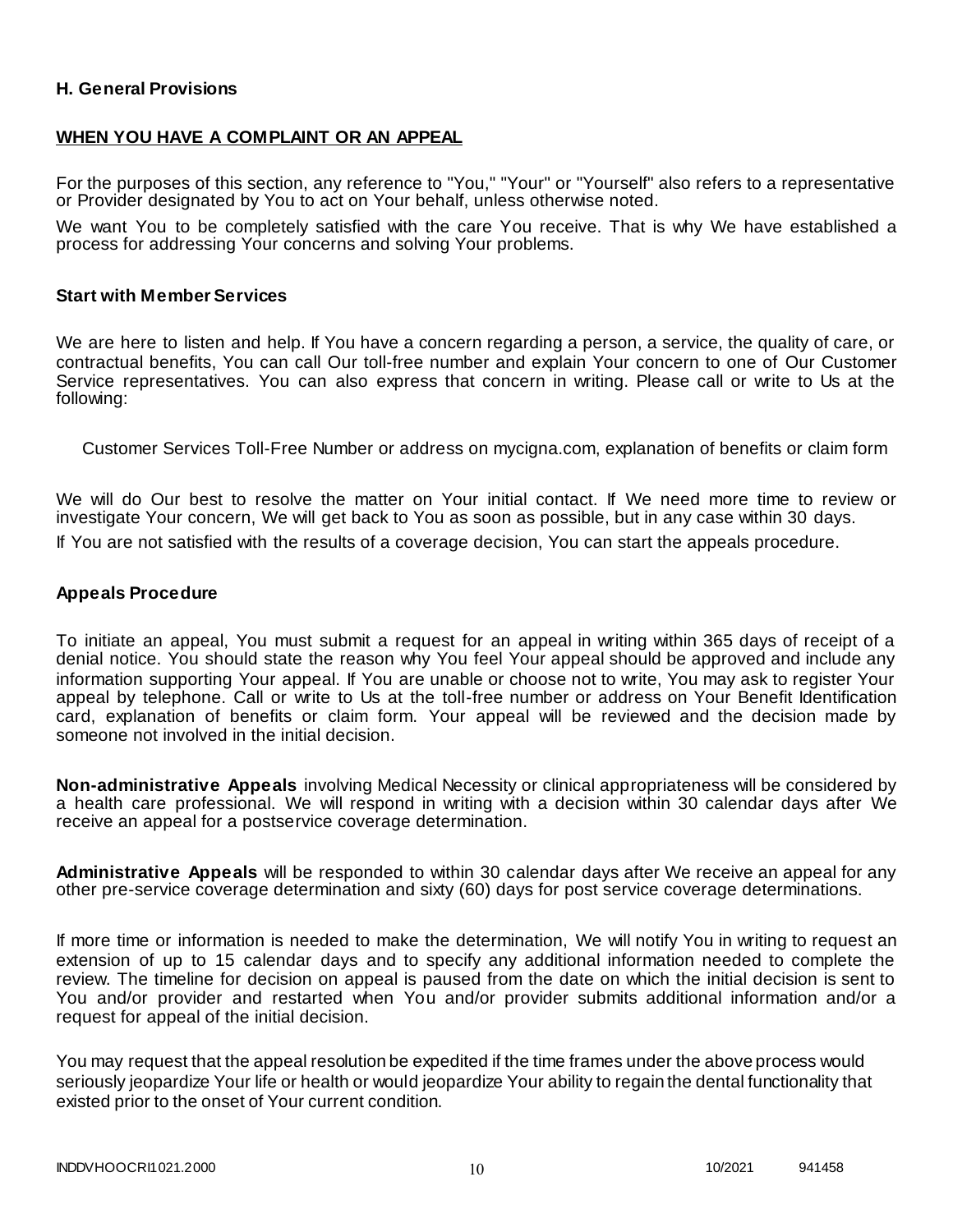A dental professional, in consultation with the treating Dentist, will decide if an expedited review is necessary. When a review is expedited, the Dental Plan will respond orally with a decision within 72 hours, followed by a written decision within 48 hours after oral notice is given.

In the event any new or additional information (evidence) is considered, relied upon or generated by Cigna in connection with the appeal, this information will be provided to You as soon as possible and sufficiently in advance of the decision, so that You will have an opportunity to respond. Also, if any new or additional rationale is considered by Cigna, Cigna will provide the rationale to You as soon as possible and sufficiently in advance of the decision so that You will have an opportunity to respond.

# **External Appeals**

If You are not fully satisfied with the decision of Cigna's appeal review regarding Your Medical Necessity or clinical appropriateness issue, You may request that Your appeal be referred to an External Appeals Agency. The External Appeals Agency is composed of persons who are not employed by Cigna HealthCare or any of its affiliates. A decision to use the voluntary level of appeal will not affect the claimant's rights to any other benefits under the plan.

Your share of the payment for the appeal fee charged by the neutral physician, dentist, or other practitioner shall not exceed \$25.00 provided, however, that if the decision of the utilization review agent is overturned, the appealing party shall be reimbursed by the utilization review agent for their share of the appeal fee paid under this subsection. Cigna will abide by the decision of the External Appeals Agency.

In order to request a referral to an External Appeals Agency, certain conditions apply. The reason for the denial must be based on a Medical Necessity or clinical appropriateness determination by Cigna. Administrative, eligibility or benefit coverage limits or exclusions are not eligible for appeal under this process.

To request a review, You must notify the Appeals Coordinator within 4 months of Your receipt of Cigna's appeal review denial. Cigna will then forward the file to the External Appeals Agency.

The External Appeals Agency will render an opinion within 10 calendar days from the receipt of ALL the information necessary to complete the external review, and not greater than 45 calendar days after the receipt of the request for an external review. When requested and when a delay would be detrimental to Your condition, as determined by Cigna's Dentist reviewer, the review shall be completed within two working days.

The External Appeals Program is a voluntary program for the Insured arranged by Cigna.

### **Appeal to the State of Rhode Island**

You have the right to contact the Office of the Health Insurance Commissioner's consumer resource program, RIREACH for assistance at any time. RIREACH can offer direct assistance to consumers who need help navigating the healthcare marketplace. The Rhode Island Insurance Division may be contacted at the following address and telephone number:

Office of Health Insurance Commissioner's Consumer Resource Program - RIREACH www.RIREACH.org 1-855-RIREACH (747-3224) [rireach@ripin.org](mailto:rireach@ripin.org)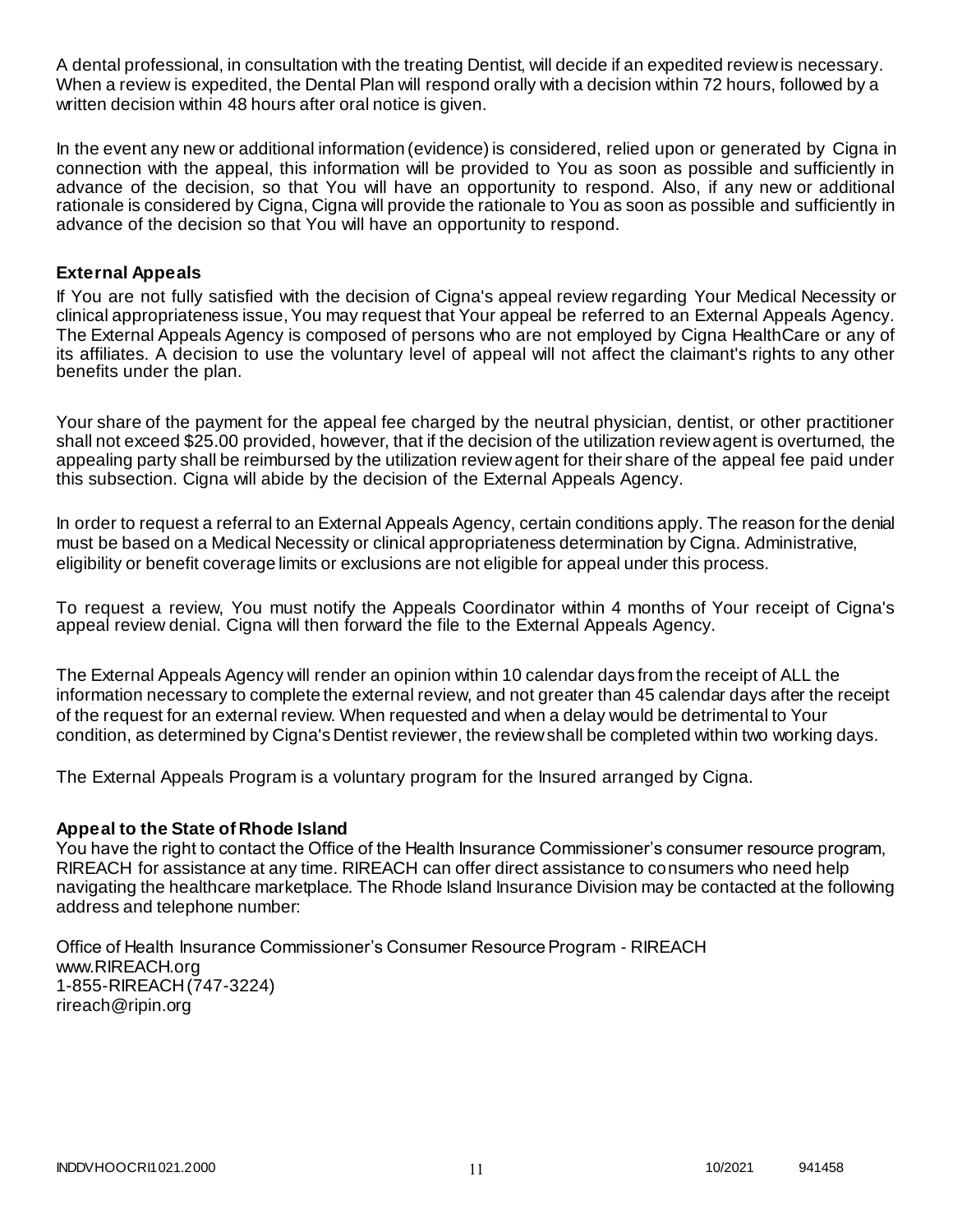# **Notice of Benefit Determination on Appeal**

Every notice of an appeal decision will be provided in writing or electronically and, if an adverse determination, will include:

- (1) the specific reason or reasons for the denial decision;
- (2) reference to the specific Policy provisions on which the decision is based;
- (3) a statement that the claimant is entitled to receive, upon request and free of charge, reasonable access to and copies of all documents, records, and other Relevant Information as defined;
- (4) upon request and free of charge, a copy of any internal rule, guideline, protocol or other similar criterion that was relied upon in making the adverse determination regarding Your appeal, and an explanation of the scientific or clinical judgment for a determination that is based on a medical necessity, experimental treatment or other similar exclusion or limit.

### **Relevant Information**

Relevant Information is any document, record, or other information which was relied upon in making the benefit determination; was submitted, considered, or generated in the course of making the benefit determination, without regard to whether such document, record, or other information was relied upon in making the benefit determination; demonstrates compliance with the administrative processes and safeguards required by federal law in making the benefit determination; or constitutes a statement of policy or guidance with respect to the plan concerning the denied treatment option or benefit or the claimant's diagnosis, without regard to whether such advice or statement was relied upon in making the benefit determination.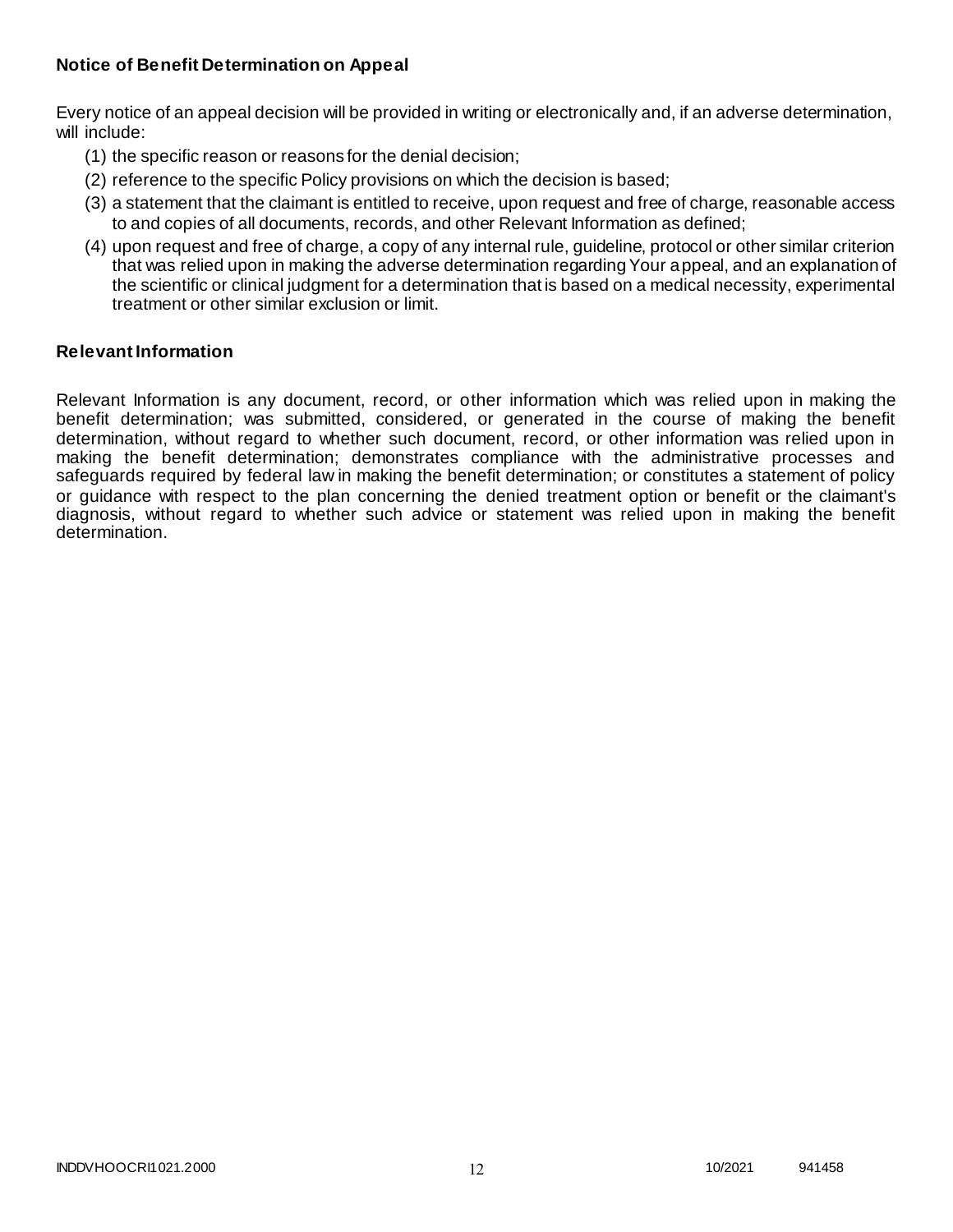# **I. Participating Dental Providers**

Cigna will provide a current list of Dentists currently participating with Cigna and their locations to each Covered Person upon request.

To verify if a Dentist is currently participating with Cigna and is accepting new Cigna Insureds, the Covered Person should visit Our website at mycigna.com.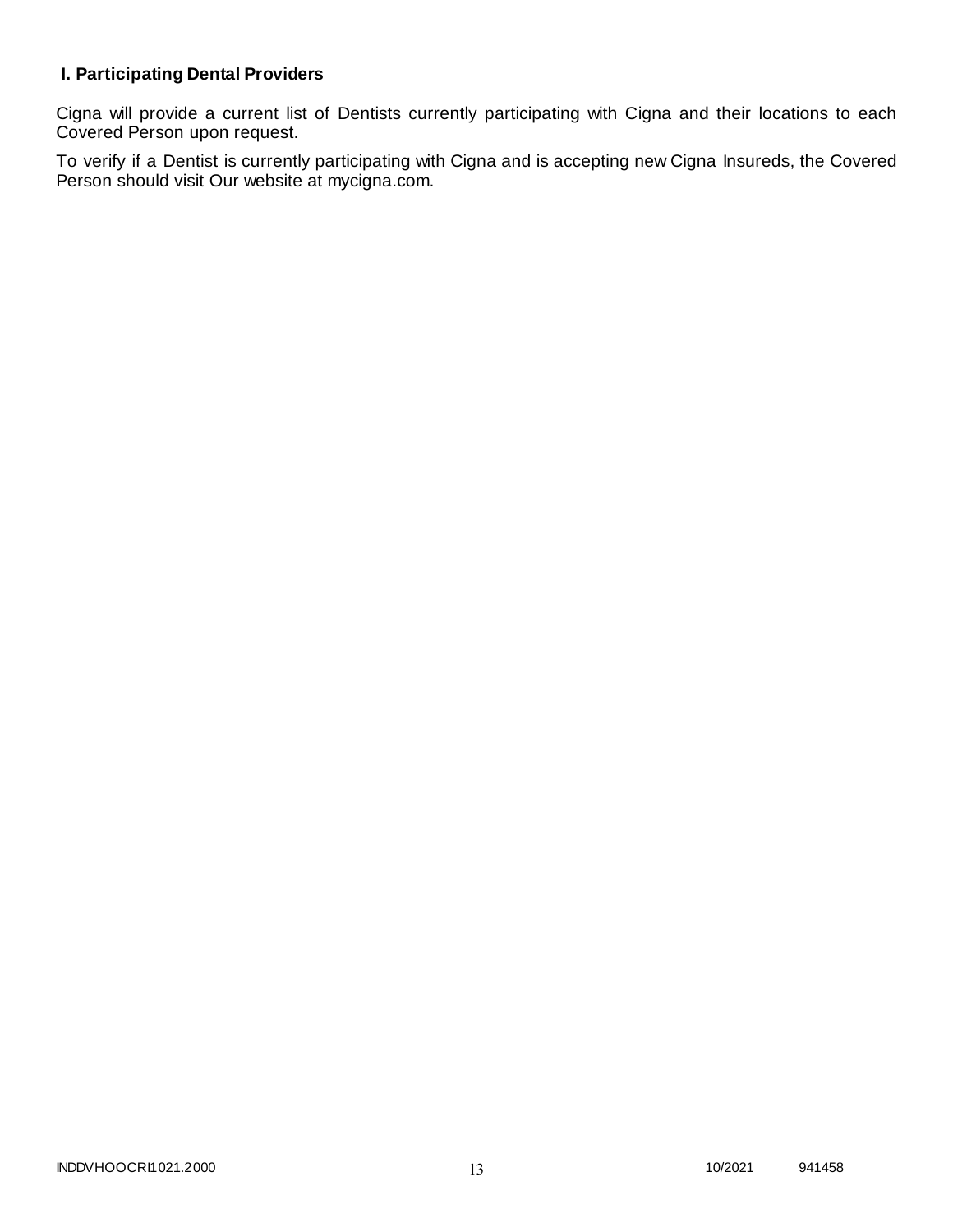# **J. Renewability, Eligibility, and Continuation**

1. The Policy will renew except for the specific events stated in the Policy. Cigna may change the premiums of the Policy with 60 days written notice to the Insured. However, Cigna will not refuse to renew or change the premium schedule for the Policy on an individual basis, but only for all Insureds in the same class and covered under the same Policy as You.

2. The individual plan is designed for residents of Rhode Island who are not enrolled under or covered by any other group or individual health coverage. You must notify Cigna of all changes that may affect any Covered Person's eligibility under the Policy.

3. You or Your Dependent(s) will become ineligible for coverage:

- When premiums are not paid according to the due dates and grace periods described in the premium section.
- With respect to Your Spouse, Domestic Partner, or partner to a Civil Union: when the Spouse is no longer married to the Insured or when the union is dissolved.
- With respect to You and Your Family Member(s): when You no longer meet the requirements listed in the Conditions of Eligibility section.
- The date the Policy terminates.
- When the Insured no longer lives in the Service Area.

4. If a Covered Person's eligibility under this Plan would terminate due to the Insured's death, divorce or if other Dependents would become ineligible due to age or no longer qualify as dependents for coverage under this Plan; except for the Insured's failure to pay premium, the Covered Person's insurance will be continued if the Covered Person exercising the continuation right notifies Cigna and pays the appropriate monthly premium within 60 days following the date this Policy would otherwise terminate. Any waiting periods in the new Plan will be considered as being met to the extent coverage was in force under this Plan.